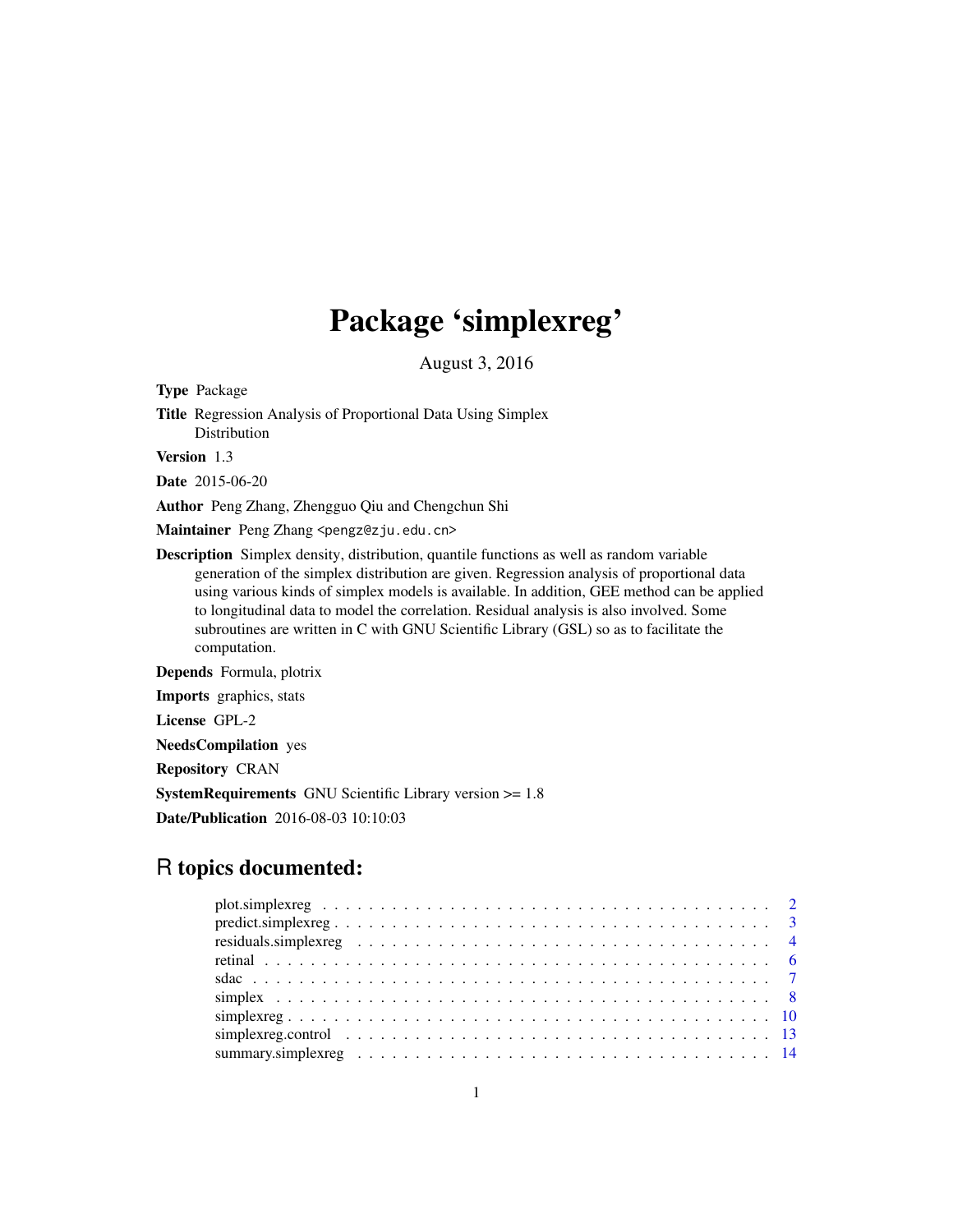<span id="page-1-0"></span>**Index** the contract of the contract of the contract of the contract of the contract of the contract of the contract of the contract of the contract of the contract of the contract of the contract of the contract of the co

plot.simplexreg *Plots for simplexreg Objects*

#### Description

Various types of plots could be produced for simplexreg Objects, including plots of correlation structure, plots of different types of residuals and plots of partial deviance.

#### Usage

```
## S3 method for class 'simplexreg'
plot(x, type = c("residuals", "corr", "GOF"), res = "adjvar", lag = 1, ...)
```
#### Arguments

| x    | fitted model object of class "simplexreg"                                                                                                                                                           |
|------|-----------------------------------------------------------------------------------------------------------------------------------------------------------------------------------------------------|
| type | character specifying types of plots: the correlation (corr), residuals (residuals),<br>partial deviances (GOF). See 'Details'                                                                       |
| res  | character specifying types of residuals: approximate Pearson residual (appstdPerr),<br>standard Pearson residual (stdPerr), adjusted dependent variable $s_i$ (adjvar).<br>See residuals.simplexreg |
| lag  | when type $=$ corr, this function examine the autocorrelation at lag lag                                                                                                                            |
| .    | other parameters to be passed through to the plot function                                                                                                                                          |
|      |                                                                                                                                                                                                     |

# Details

This function provides graphical presentations for simplexreg objects. The plot of correlation aims examine the correlation structure of the longitudinal data set. Let  $r_{ij}$  be the standardised score residuals of the ith observation at time  $t_{ij}$ , and lag = k, then  $r_{ij}$  are plotted against  $r_{ik}$  for all i and  $j < k$ , if  $|t_{ij} - t_{ik}| = k$ .

Residuals can be plotted when specifying type = "residuals", The upper and lower 95 (1.96) are also lined.

Plots of partial deviance are for the goodness-of-fit test in the presence of within-subject dependence for longitudinal data. The partial deviances are defined as

$$
D_j^P = \sum_{i=1}^{m_j} d(y_{ij} - \hat{\mu}_{ij}) / \sigma_{ij}^2, j \in T
$$

where T denotes a collection of all distinct times on which observation are made. Cross-sectionally,  $y_{ij}$ 's are independent and hence  $D_j^P$  follows approximately  $\chi^2$ , with  $m_j$  being the total number of  $y_{ij}$ 's observed cross-sectionally at time  $t_j$ . Both observed partial deviance  $D_j^P$  statistics and the corresponding critical values are depicted and compared at each time point.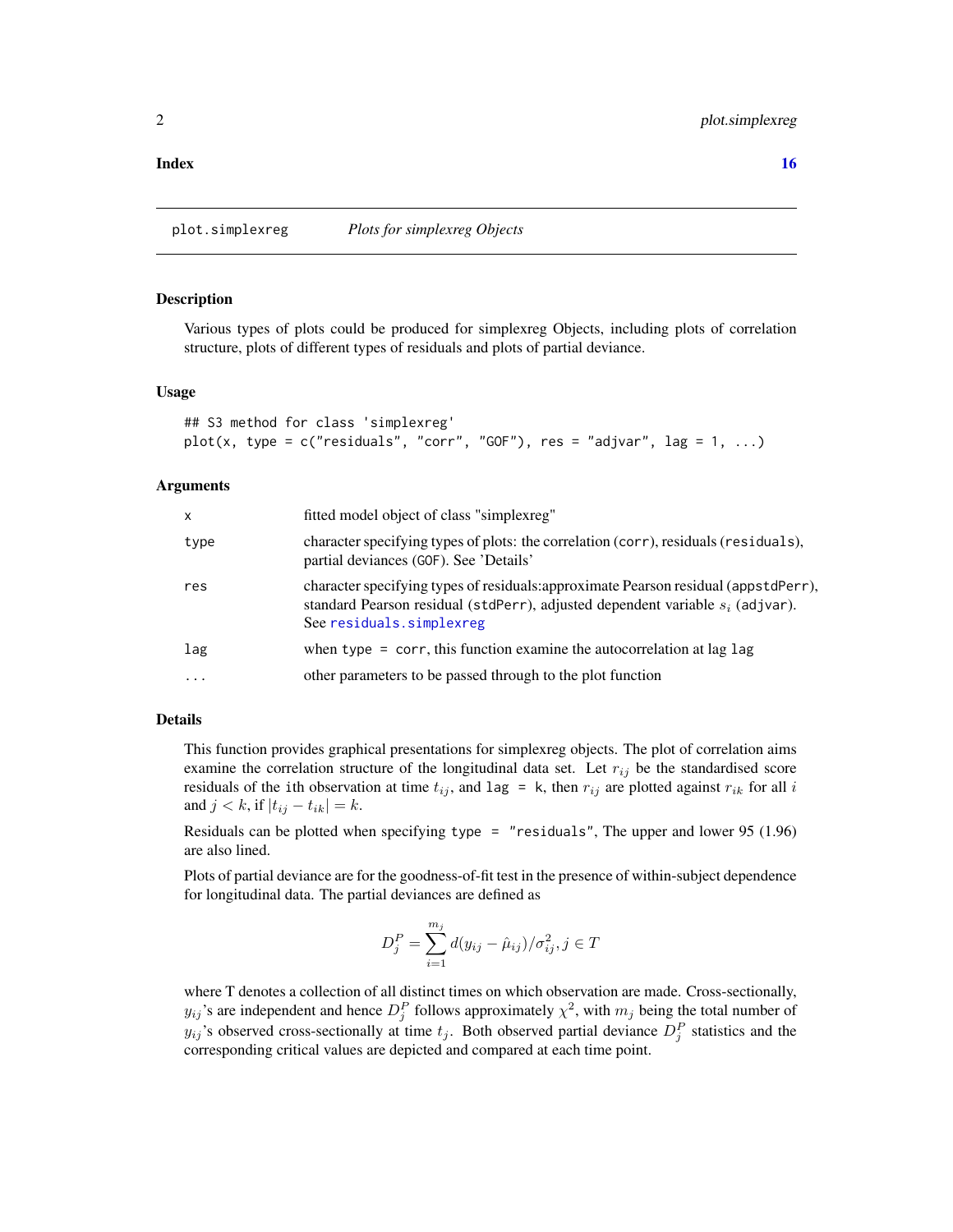# <span id="page-2-0"></span>Author(s)

Chengchun Shi

# References

Song, P. and Qiu, Z. and Tan, M. (2004) Modelling Heterogeneous Dispersion in Marginal Models for Longitudinal Proportional Data. *Biometrical Journal,* 46: 540–553

Qiu Z. (2001) *Simplex Mixed Models for Longitudinal Proportional Data.* Ph.D. Dissertation, York University

Zhang, P. and Qiu, Z. and Shi, C. (2016) simplexreg: An R Package for Regression Analysis of Proportional Data Using the Simplex Distribution. *Journal of Statistical Software,* 71: 1–21

# See Also

[summary.simplexreg](#page-13-1), [residuals.simplexreg](#page-3-1)

# Examples

```
## fit the model
data("sdac", package="simplexreg")
sim.glm2 <- simplexreg(rcd~ageadj+chemo|age,
  link = "logit", data = sdac)data("retinal", package = "simplexreg")
sim.gee2 <- simplexreg(Gas~LogT+LogT2+Level|LogT+Level|Time,
  link = "logit", corr = "ARI", id = ID, data = retinal)## produce the plots
plot(sim.glm2, type = "residuals", res = "stdPerr", ylim = c(-3, 3))
plot(sim.gee2, type = "corr", xlab = "", ylab = "")
plot(sim.gee2, type = "GOF", xlab = "", ylab = "")
```
predict.simplexreg *Prediction Method for simplexreg Objects*

# Description

Predicted values based on simplex regression object

# Usage

```
## S3 method for class 'simplexreg'
predict(object, newdata = NULL, type = c("response", "dispersion"),
    na.action, ...)
```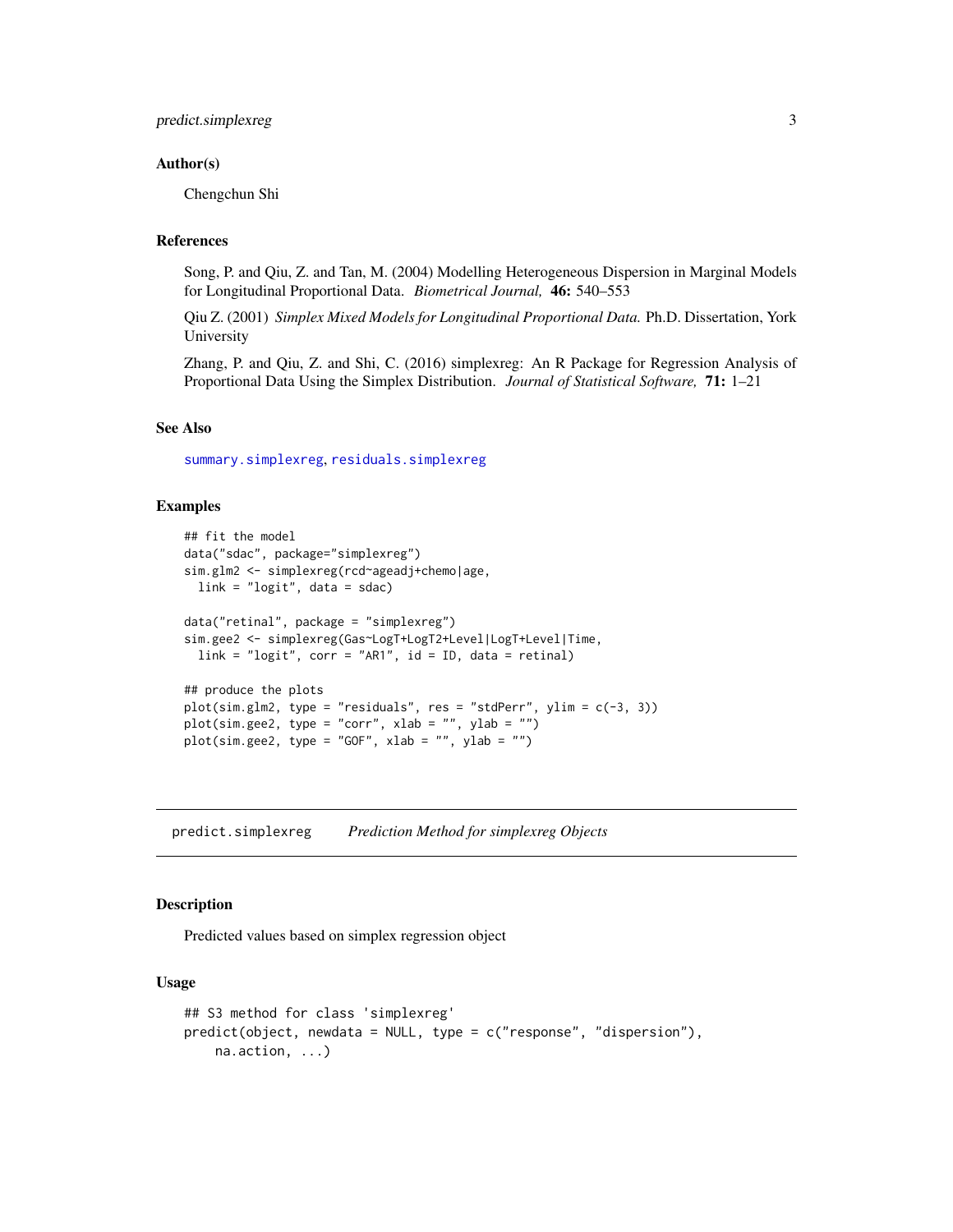# <span id="page-3-0"></span>Arguments

| object    | fitted model object of class "simplexreg"                                                                                       |
|-----------|---------------------------------------------------------------------------------------------------------------------------------|
| newdata   | an optional data frame in which to look for variables with which to predict. If<br>omitted, original observations are used.     |
| type      | character indicating type of predictions: fitted mean of response ("response")<br>or fitted dispersion parameter ("dispersion") |
| na.action | function determining what should be done with missing values in newdata                                                         |
| $\cdots$  | currently not used                                                                                                              |

# Author(s)

Chengchun Shi

#### See Also

[simplexreg](#page-9-1)

# Examples

```
## fit the model
data("sdac", package="simplexreg")
sim.glm2 <- simplexreg(rcd~ageadj+chemo|age, link = "logit",
 data = sdac)
data("retinal", package = "simplexreg")
sim.gee2 <- simplexreg(Gas~LogT+LogT2+Level|LogT+Level|Time,
  link = "logit", corr = "AR1", id = ID, data = retinal)## predict the mean
predict(sim.glm2, type = "response")
## predict the dispersion
predict(sim.gee2, type = "dispersion")
```
<span id="page-3-1"></span>residuals.simplexreg *Extract residuals for simplexreg Objects*

# Description

Methods for extracting various types of residuals from simplex regression, from approximate Pearson residuals, standard Pearson residuals and standardise score residuals to adjusted dependent variable suggested by McCullagh and Nelder (1989). The first three can be used to examine meanvariance relation while the last aims to test the link function.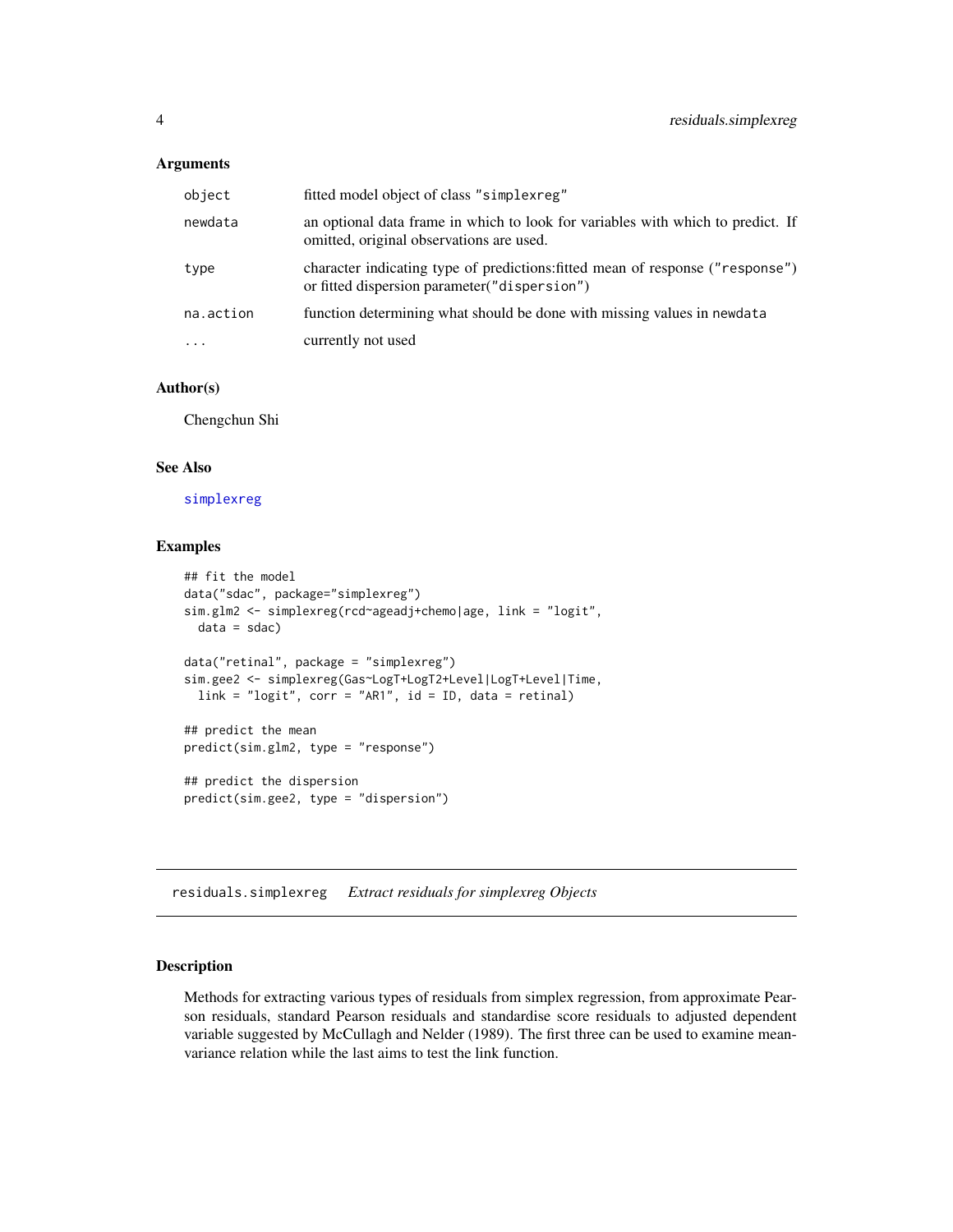# <span id="page-4-0"></span>residuals.simplexreg 5

# Usage

```
## S3 method for class 'simplexreg'
residuals(object, type = c("appstdPerr", "stdPerr", "stdscor", "adjvar"),
    ...)
```
# Arguments

| object    | fitted model object of class "simplexreg"                                                                                                                                                                 |
|-----------|-----------------------------------------------------------------------------------------------------------------------------------------------------------------------------------------------------------|
| type      | character specifying types of residuals: approximate Pearson residual (appstdPerr),<br>standard Pearson residual (stdPerr), adjusted dependent variable $s_i$ (adjvar).<br>Details are given in 'Details' |
| $\ddotsc$ | currently not used                                                                                                                                                                                        |

# Details

The Pearson residual takes the form

$$
r_i^P = \frac{y_i - \hat{\mu}_i}{\hat{\tau}_i}
$$

where  $\hat{\mu}_i$  is the fitted mean parameter and details about calculation of  $\tau$  is given in Jorgensen (1997). When the dispersion parameter  $\sigma^2$  (see [simplex](#page-7-1)) is large the variance of response approaches to  $\mu(1 - \mu)$  and this leads to the approximate Pearson residual

$$
r_i^a = \frac{y_i - \hat{\mu}_i}{\sqrt{\hat{\mu}_i (1 - \hat{\mu}_i)}}
$$

Plot of the standardised score residuals,

$$
r_i^S = \frac{u_i}{\sqrt{var(u_i)}}
$$

where  $u_i$  is the score function, can also detect model assumption violation. Details can be found in Song *et al.* (2004). The adjusted dependent variable suggested by McCullagh and Nelder (1989) could be employed as an informal check for the link function,

$$
s_i = g(\mu_i) + \left(\frac{3\sigma^4}{\mu_i(1-\mu_i)} + \frac{\sigma^2}{V(\mu_i)}\right)^{-1/2} u(y_i; \mu_i)
$$

where  $u(y_i; \mu_i)$  and  $V(\mu_i)$  are the score function and variance function.

# Author(s)

Chengchun Shi

# References

Barndorff-Nielsen, O.E. and Jorgensen, B. (1991) Some parametric models on the simplex. *Journal of Multivariate Analysis,* 39: 106–116

Jorgensen, B. (1997) *The Theory of Dispersion Models*. London: Chapman and Hall

McCullagh, P and Nelder J. (1989) *Generalized Linear Models*. London: Chapman and Hall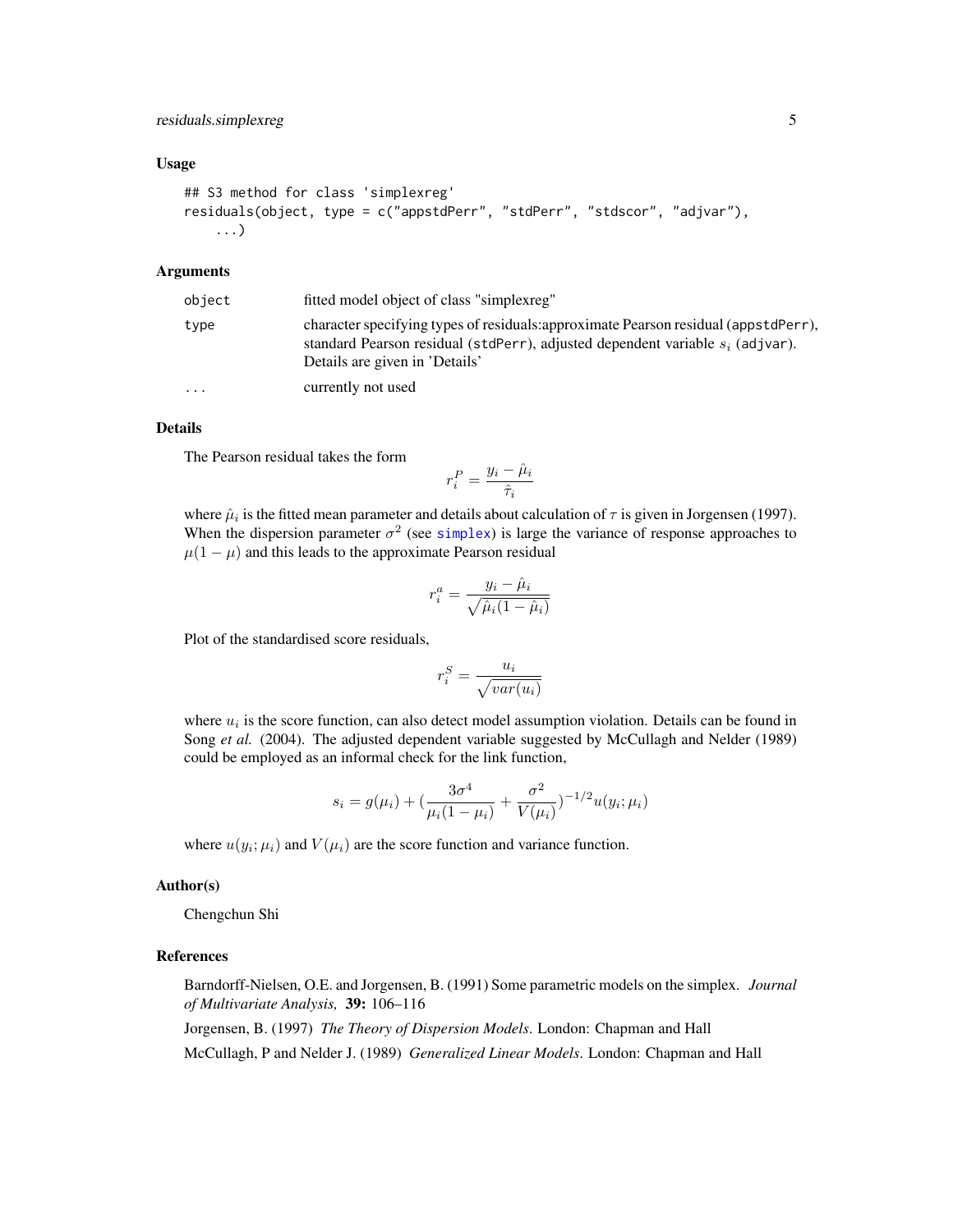<span id="page-5-0"></span>Song, P. and Qiu, Z. and Tan, M. (2004) Modelling Heterogeneous Dispersion in Marginal Models for Longitudinal Proportional Data. *Biometrical Journal,* 46: 540–553

Zhang, P. and Qiu, Z. and Shi, C. (2016) simplexreg: An R Package for Regression Analysis of Proportional Data Using the Simplex Distribution. *Journal of Statistical Software,* 71: 1–21

#### See Also

[summary.simplexreg](#page-13-1), [simplex](#page-7-1)

# Examples

```
## fit the model
data("sdac", package="simplexreg")
sim.glm2 <- simplexreg(rcd~ageadj+chemo|age,
 link = "logit", data = sdac)data("retinal", package = "simplexreg")
sim.gee2 <- simplexreg(Gas~LogT+LogT2+Level|LogT+Level|Time,
 link = "logit", corr = "ARI", id = ID, data = retinal)## extract the residuals
res <- residuals(sim.glm2, type = "stdPerr")
res <- residuals(sim.gee2, type = "adjvar")
```
retinal *Data on recorded decay of intraocular gas in complex retinal surgeries*

# **Description**

The study recorded the decay of intraocular gas  $C_3F_8$  in complex retinal surgeries following initial injection in an ophthalmology study, reported in Meyers *et al.* (1992). The outcome variable was the percent of gas left in the eye. The gas, with three different concentration levels, 15%, 20% and 25% was injected into the eye before surgery for 31 patients. They were then followed three to eight (average of five) times over a three-month period, and the volume of gas in the eye at the follow-up times were recorded as a percentage of the initial gas volume. The primary interest was to investigate whether concentration levels of the gas injected in patients' eyes affect the decay rate of the gas.

#### Usage

data("retinal")

#### Format

A data frame with 181 observations on the following 6 variables.

Gas Percentage of the initial gas volume left

Time Time covariate of days after the gas injection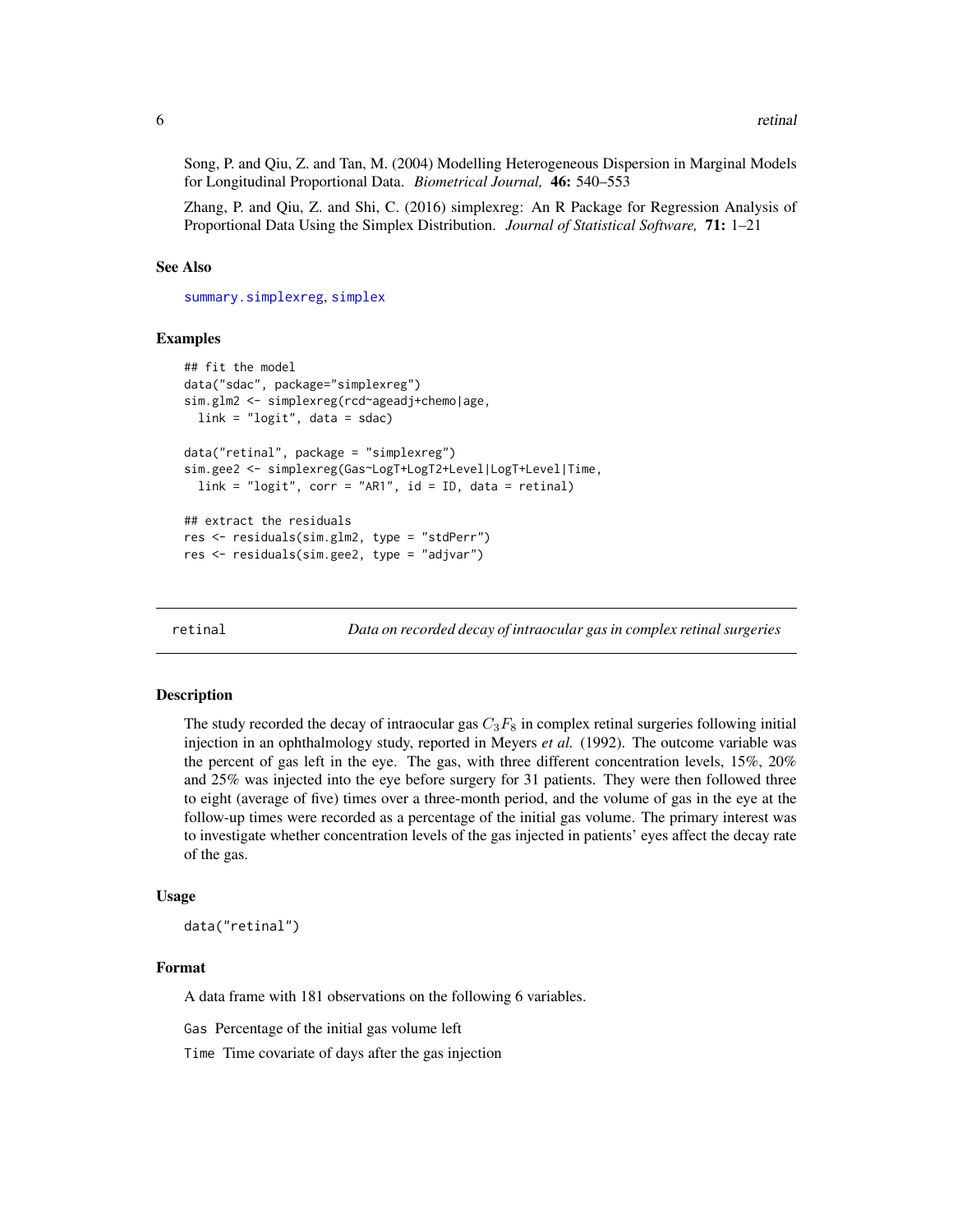<span id="page-6-0"></span>sdac 7 and 7 and 7 and 7 and 7 and 7 and 7 and 7 and 7 and 7 and 7 and 7 and 7 and 7 and 7 and 7 and 7 and 7 and 7 and 7 and 7 and 7 and 7 and 7 and 7 and 7 and 7 and 7 and 7 and 7 and 7 and 7 and 7 and 7 and 7 and 7 and 7

- LogT Logarithm of Time
- LogT2 Square of LogT
- Level Concentration levels of the initial intraocular gas. For each patient, Level  $= -1$  if the gas concentration level is 15%, Level =  $\theta$  if 20%, or 1 if 25%.
- ID A factor indicating patients.

# References

Meyers, S. M. and Ambler, J. S. and Tan, M. (1992) Variation of Perfluorpropane Disappearance after Vitrectomy. *Retinal,* 12: 359–363

Zhang, P. and Qiu, Z. and Shi, C. (2016) simplexreg: An R Package for Regression Analysis of Proportional Data Using the Simplex Distribution. *Journal of Statistical Software,* 71: 1–21

sdac *Data on Autologous Peripheral Blood Stem Cell Transplants in Alberta Health Service*

# Description

Autologous peripheral blood stem cell (PBSC) transplants have been widely used for rapid hematologic recovery following myeloablative therapy for various malignant hematological disorders. A study enrolled 242 patients who consented to autologous PBSC transplant after myeloablative doses of chemotherapy between year 2003 and 2008 at the Edmonton Hematopoietic Stem Cell Lab in Cross Cancer Institute - Alberta Health Services. The Data is a data frame containing information about the patients' age, gender, as well as their clinical characteristics.

# Usage

data("sdac")

# Format

A data frame with 239 observations on the following 5 variables.

age patients' ages

gender patients' genders

- rcd recovery rates for viable CD34+ cells
- chemo dummy variable indicating if a patient receives a chemotherapy on a one-day protocol(0) or on a 3-day protocol(1)
- ageadj adjusted age variable. age  $\lt 40$  is set as the baseline age and other ages are adjusted by subtracting by 40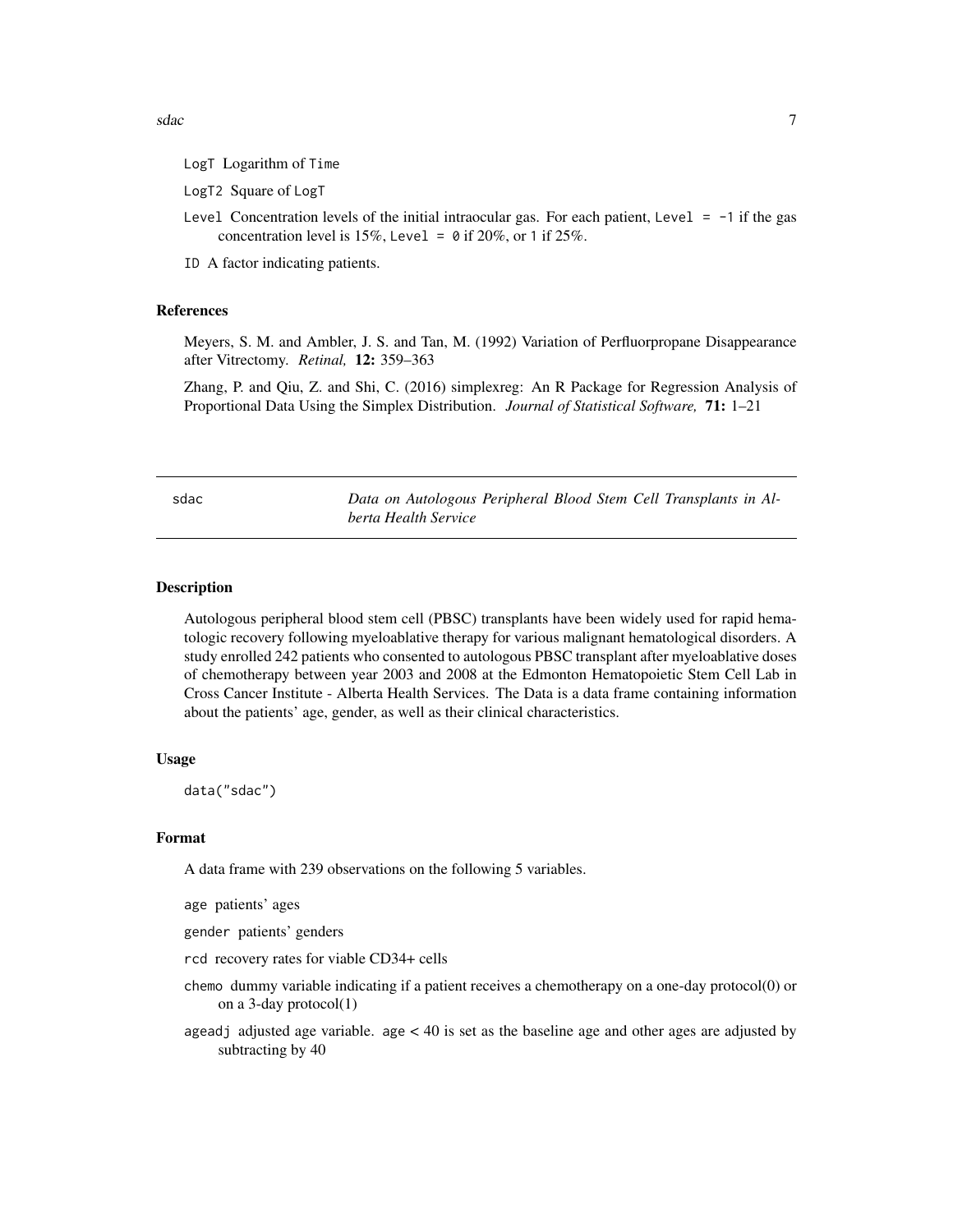# <span id="page-7-0"></span>References

Allan, D. and Keeney, M. and Howson-Jan, K. and Popma, J. and Weir, K. and Bhatia, M. and Sutherland, D. and Chin\_yee, I. (2002) Number of Viable CD34+ Cells Reinfused Predicts Engraftment in Autologous Hematopoietic Stem Cell Transplantation. *BONE MARROW TRANSPL,* 20: 967-72

Yang, H. and Acker, J. and Cabuhat, M. and Letcher, B. and Larratt, L. and McGann, L. (2005) Association of Post\_Thaw viable CD34+ Cells and CFU-GM with Time to Hematopoietic Engraftment. *BONE MARROW TRANSPL,* 35: 881-887

Zhang, P. and Qiu, Z. and Shi, C. (2016) simplexreg: An R Package for Regression Analysis of Proportional Data Using the Simplex Distribution. *Journal of Statistical Software,* 71: 1–21

<span id="page-7-1"></span>

| simplex | The Simplex Distribution Functions |  |
|---------|------------------------------------|--|
|---------|------------------------------------|--|

#### Description

Density, cumulative distribution function, quantile function and random variable generation for the simplex distribution with mean equal to mu and dispersion equal to sig

# Usage

```
dsimplex(x, mu, sig)
psimplex(q, mu, sig)
qsimplex(p, mu, sig)
rsimplex(n, mu, sig)
psimplex.norm(q, mu, sig)
qsimplex.norm(p, mu, sig)
```
# Arguments

| x, q | vector of quantiles                                                   |
|------|-----------------------------------------------------------------------|
| p    | vector of probabilities                                               |
| n    | number of observations                                                |
| mu   | vector of means                                                       |
| sig  | vector of square root of dispersion parameter of simplex distribution |

# Details

The simplex distribution has density

$$
p(y) = (2\pi\sigma^2)^{-\frac{1}{2}}(y(1-y))^{-\frac{3}{2}}\exp(-\frac{1}{2\sigma^2}d(y;\mu)), y \in (0,1)
$$

where  $d(y; \mu)$  is a unit deviance function

$$
d(y; \mu) = \frac{(y - \mu)^2}{y(1 - y)\mu^2(1 - \mu)^2}
$$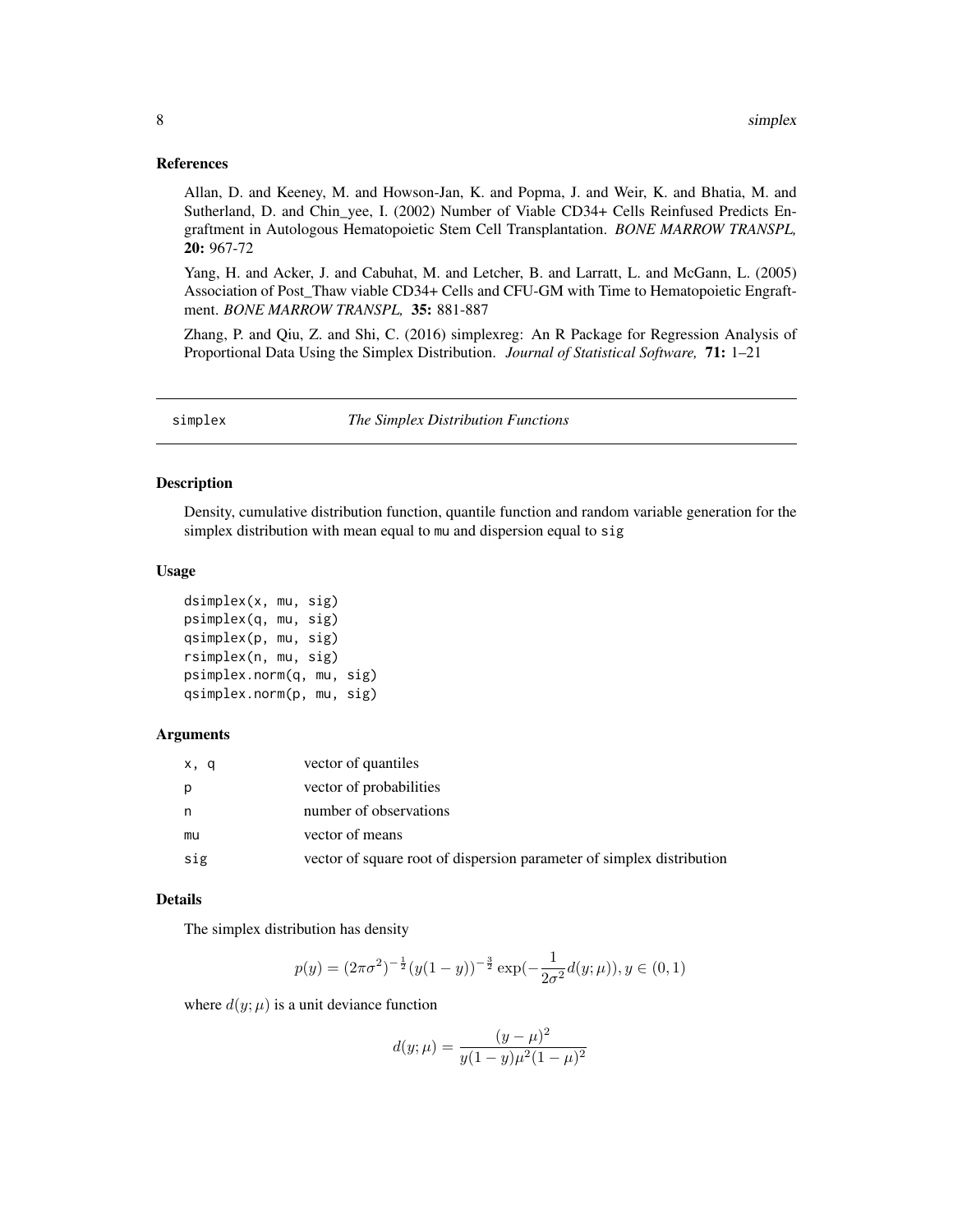#### simplex 9

 $\mu$  is the mean of simplex distribution and  $\sigma^2$  the dispersion parameter. qnorm provides results up to about 6 digits.

# Value

dsimplex gives density function, psimplex gives the distribution function, qsimplex gives quantile function and rsimplex gives random number generated from the simplex distribution. psim.norm and qsimplex.norm gives the renormalized distribution and quantile function.

# Author(s)

Peng Zhang and Zhenguo Qiu

# References

Barndorff-Nielsen, O.E. and Jorgensen, B. (1991) Some parametric models on the simplex. *Journal of Multivariate Analysis,* 39: 106–116

Jorgensen, B. (1997) *The Theory of Dispersion Models*. London: Chapman and Hall

Song, P. and Qiu, Z. and Tan, M. (2004) Modelling Heterogeneous Dispersion in Marginal Models for Longitudinal Proportional Data. *Biometrical Journal,* 46: 540–553

```
# simplex distribution function
dsimplex(seq(0.01,0.99,0.01), 0.5, 1)
psimplex(seq(0.01,0.99,0.01), 0.5, 1)
qsimplex(seq(0.01,0.99,0.01), 0.5, 1)
# random variable generation
n < -200\text{ga0} <- 1.5
\text{ga1} <- 0.5
\text{ga2} <- -0.5
sigma <- 4
T < -c(rep(0, n/2), rep(1, n/2))
S \le runif(n, 0, 5)
eta <- ga0 + ga1 * T + ga2 * S
mu <- exp(eta)/(1+exp(eta))
Y \leftarrow rep(\emptyset, n)for (i in 1:n){
  Y[i] <- rsimplex(1, mu[i], sigma)
}
```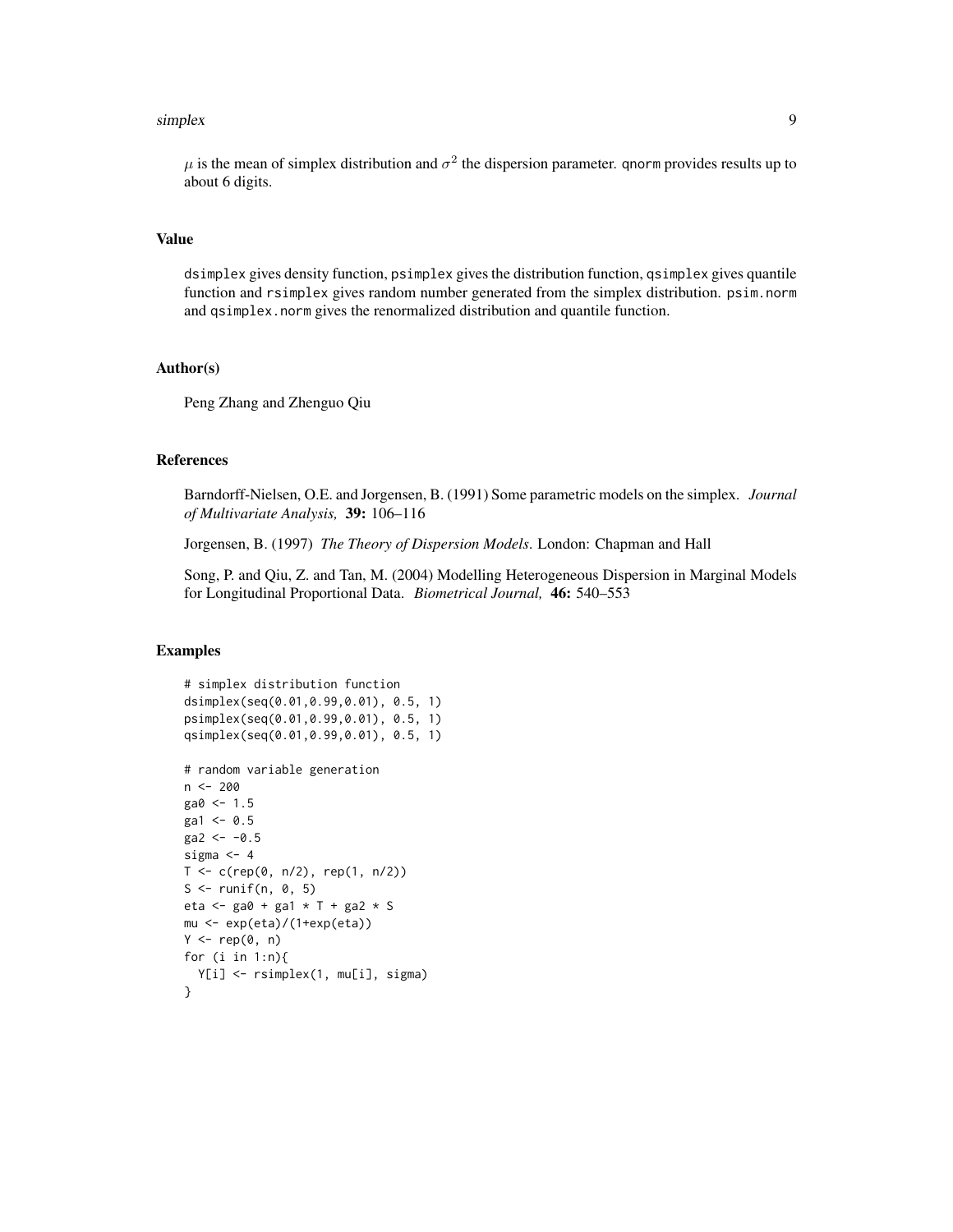<span id="page-9-1"></span><span id="page-9-0"></span>

# Description

Regression Analysis of Proportional Data Using Various Types of Simplex Models

# Usage

```
simplexreg(formula, data, subset, na.action,
   link = c("logit", "probit", "cloglog", "neglog"), corr = "Ind", id = NULL,
   control = simplexreg.control(...), model = TRUE, y = TRUE, x = TRUE, ...)
simplexreg.fit(y, x, z = NULL, t = NULL, link = "logit", corr = "Ind",
   id = NULL, control = simplexreg.control())
```
# Arguments

| formula           | a symbolic description of the model to be fitted (of type $y \sim x$ or $y \sim x \mid z \mid t$ . The<br>Details are given under 'Details').                                                                                                            |
|-------------------|----------------------------------------------------------------------------------------------------------------------------------------------------------------------------------------------------------------------------------------------------------|
| data              | an optional data frame, list or environment containing variables in formula and<br>id.                                                                                                                                                                   |
| subset, na.action |                                                                                                                                                                                                                                                          |
|                   | arguments controlling formula processing via model. frame                                                                                                                                                                                                |
| link              | type of link function to the mean. Currently, "logit" (logit function), "probit" (probit<br>function), "cloglog"(complementary log-log function), "neglog"(negative log<br>function) are supported.                                                      |
| corr              | the covariance structure, chosen from "Ind" (independent structure), "Exc" (exchangeability)<br>and "AR1" $(AR(1))$ , see Details                                                                                                                        |
| id                | a factor identifies the clusters when gee = TRUE. The length of id should be<br>the same as the number of observations. $y$ , $x$ , $z$ , $t$ are assumed to be sorted in<br>accordance with clusters specified by id                                    |
| control           | a list of control argument via simplexreg.control                                                                                                                                                                                                        |
| model             | a logical value indicating whether <i>model frame</i> should be included as a compo-<br>nent of the return value                                                                                                                                         |
| y, x              | For simplexreg:logical values indicating whether response vector and covari-<br>ates modelling the mean parameter should be returned as components of the<br>returned value For simplex reg. fit: x is the design matrix and y is the response<br>vector |
| Z                 | regressor matrix modelling the dispersion parameter                                                                                                                                                                                                      |
| t                 | time covariate in the correlation structure, see Details                                                                                                                                                                                                 |
| $\cdots$          | argument passed to simplexreg.control                                                                                                                                                                                                                    |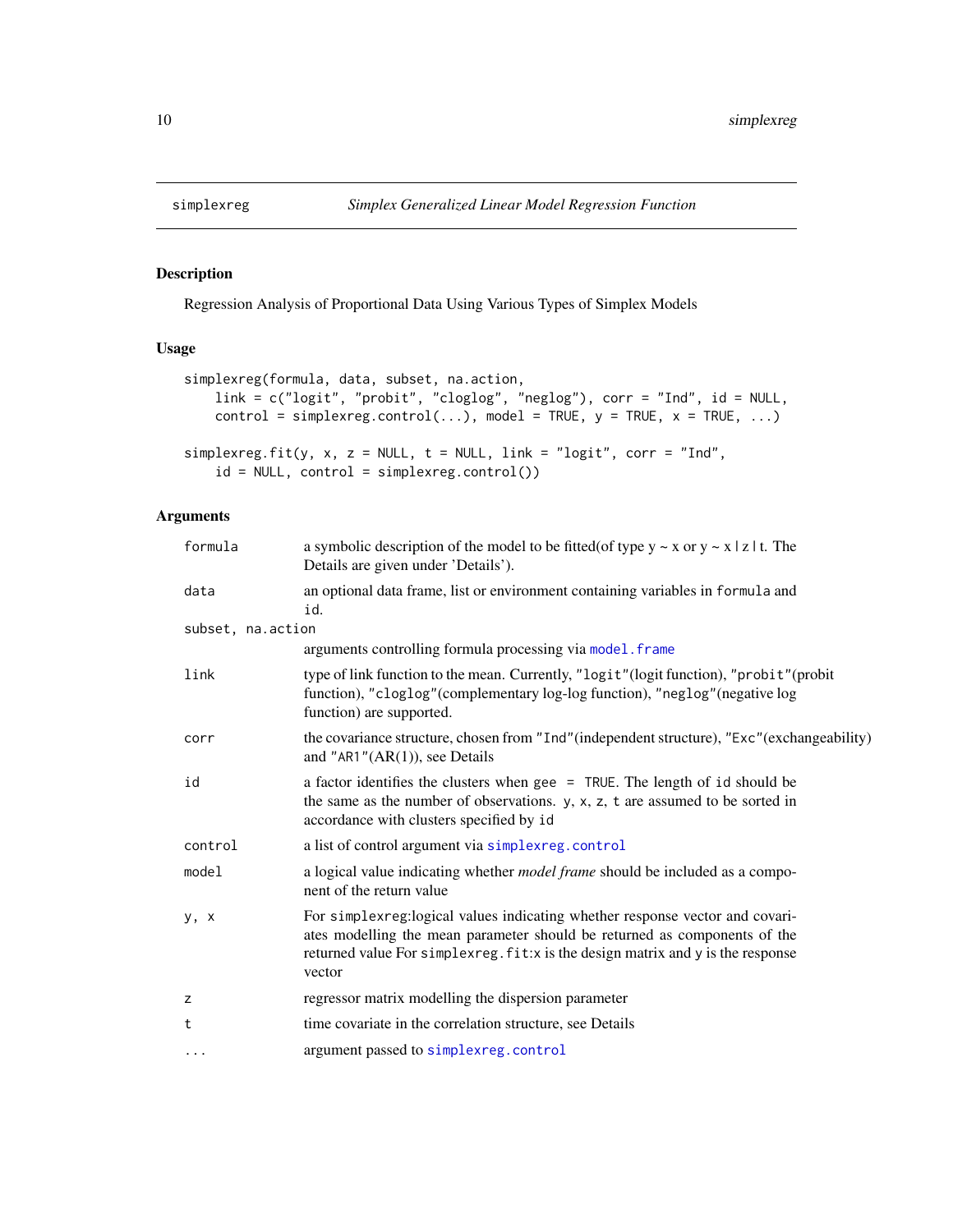#### <span id="page-10-0"></span>simplexreg that the state of the state of the state of the state of the state of the state of the state of the state of the state of the state of the state of the state of the state of the state of the state of the state o

#### Details

Outcomes of continuous proportions arise in many applied areas. Such data could be properly modelled using simplex regression. See also [simplex](#page-7-1). The mean and dispersion parameters are linked to set of regressors. Regression analysis of the simplex model is implemented in simplexreg. If corr = "Ind", simplex generalized regression model is employed. Estimations is performed by maximum likelihood via Fisher scoring technique.

Apart from including generalized simplex regression models, this function also provides users with generalized estimating equations (GEE) techniques to model longitudinal proportional response. Exchangeability and AR(1) structures are available. Parameter estimation and residual analysis are involved.

We employ the specification approach designed in the fitting model function betareg of beta regression in the package **betareg**. As for simplex regression models, assuming the dispersion is homogeneous, the response is linked to a linear predictor described by  $y \sim x1 + x2$  using a link function. Four types of function are available linking the regressors to the mean. However, for dispersion, the link function is restricted to logarithm function. When modeling dispersion, the regressor modelling the dispersion parameter should be specified in a formula form of type y ~ x1 + x2 | z1 + z2 where z1 and z2 are linked to the dispersion parameter  $\sigma^2$ .

Model specification is a bit complicated when it comes to modelling longitudinal proportional response. Song *et. al* (2004) proposed a marginal simplex model consists of three components, the population-average effects, the pattern of dispersion and the correlation structure. Let the percentage responses for the *i*th subject be  $y_{ij}$ , observed at time  $t_{ij}$ . If corr = "AR1", the working covariance matrix of  $y_{ij}$ ,  $j = 1, 2, ..., n_i$ , is

$$
\exp(\alpha * |t_{ik} - t_{ij}|)_{kj}
$$

where  $\alpha < 0$  and  $\exp(\alpha)$  is the lag-1 autocorrelation. If corr = "Exc", the covariance matrix will be  $(1 - exp(\alpha))I + exp(\alpha)I$  where I is the identity matrix while 1 the matrix with all elements being equal to one.

For homogeneous dispersion, the formula is supposed to be of the form  $y \sim x1 + x2$  | 1 | t where t is the time covariate. Otherwise, the formula will be of the form  $y \sim x1 + x2$  | z1 + z2 | t.

#### Value

| fixef      | estimates of coefficients modelling the mean as well as the standard deviation               |
|------------|----------------------------------------------------------------------------------------------|
| dispar     | estimates of coefficients modelling dispersion as well as the standard deviation             |
| Dispersion | estimate of the dispersion parameter                                                         |
| appstdPerr | approximated standard deviations of the regression coefficients                              |
| stdPerr    | exact standard deviations of the regression coefficients                                     |
| meanmu     | estimate of mean parameter                                                                   |
| adjvar     | adjusted dependent variable $s_i$ . Details could be found in McCullagh and Nelder<br>(1989) |
| stdscor    | standardised score residuals. Details can be found in Song et al. (2004)                     |
| predict    | predicted values of $g(\mu_i)$ where g is the link function and $\mu_i$ the mean parameter   |
| loglike    | value of maximum log-likelihood function                                                     |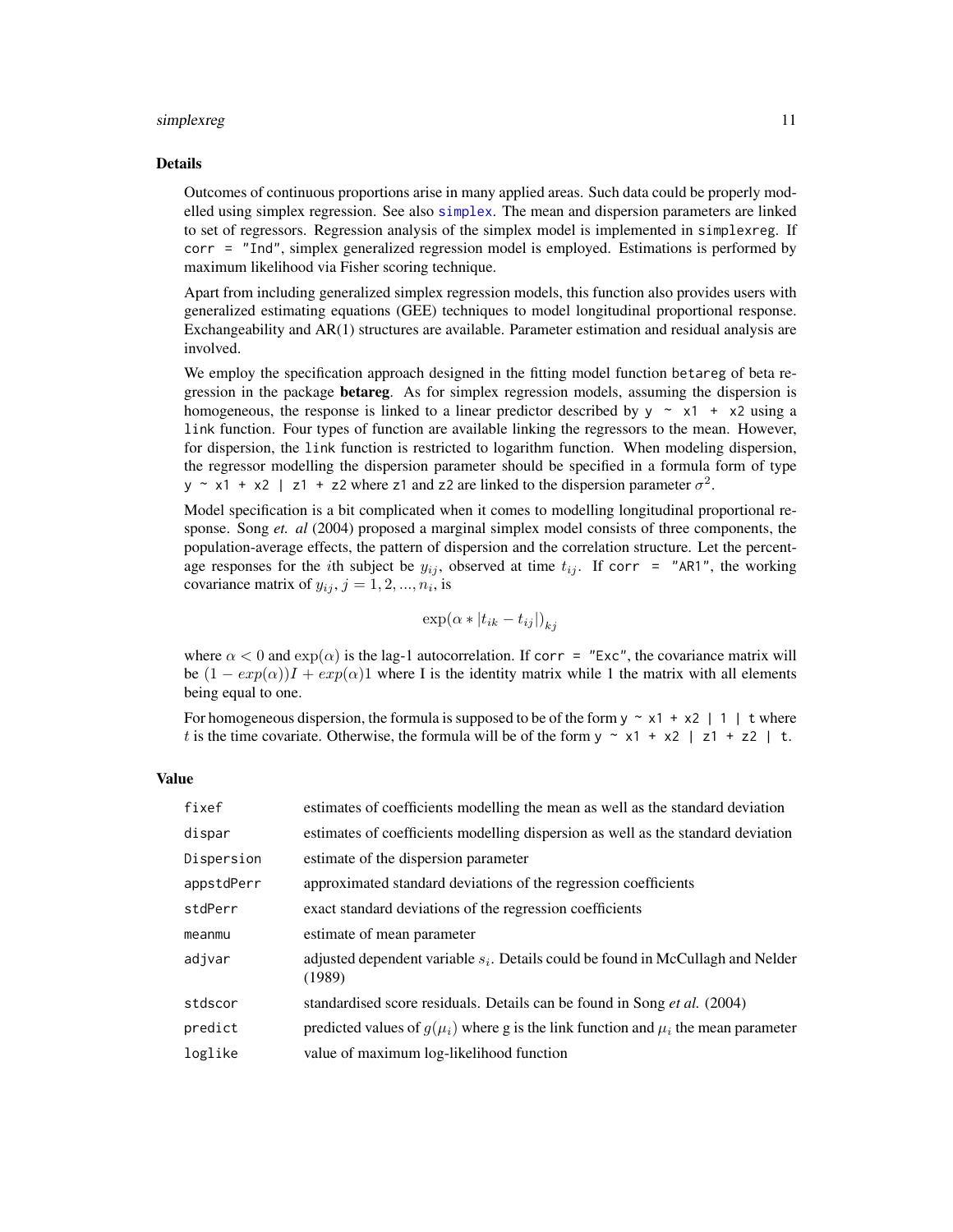<span id="page-11-0"></span>

| 12 | simplexreg |  |
|----|------------|--|
|    |            |  |

| deviance  | value of deviance                                                                                |
|-----------|--------------------------------------------------------------------------------------------------|
| call      | the original function call                                                                       |
| formula   | the original formula                                                                             |
| terms     | a list with elements "mean" and "dispersion" containing term object for the<br>model             |
| levels    | a list with elements "mean" and "dispersion" containing levels of categorical<br>regressors      |
| link      | type of function linking to the mean                                                             |
| type      | type = "homo" for homogeneous dispersion while type = "hetero" for hetero-<br>geneous dispersion |
| model     | the full model frame (if model $=$ TRUE)                                                         |
| y         | response vector (if $y = TRUE$ )                                                                 |
| X         | a list with elements mean, dispersion, time and id containing corresponding<br>variables         |
| n         | number of proportional observations                                                              |
| iter      | number of Fisher iterations                                                                      |
| $\ddotsc$ | argument passed to simplexreg.control                                                            |

# Author(s)

Zhenguo Qiu, Peng Zhang and Chengchun Shi

#### References

Barndorff-Nielsen, O.E. and Jorgensen, B. (1991) Some parametric models on the simplex. *Journal of Multivariate Analysis,* 39: 106–116

Jorgensen, B. (1997) *The Theory of Dispersion Models*. London: Chapman and Hall

McCullagh, P and Nelder J. (1989) *Generalized Linear Models*. London: Chapman and Hall

Song, P. and Qiu, Z. and Tan, M. (2004) Modelling Heterogeneous Dispersion in Marginal Models for Longitudinal Proportional Data. *Biometrical Journal,* 46: 540–553

Zhang, P. and Qiu, Z. and Shi, C. (2016) simplexreg: An R Package for Regression Analysis of Proportional Data Using the Simplex Distribution. *Journal of Statistical Software,* 71: 1–21

# See Also

[simplex](#page-7-1)

```
# GLM models
data("sdac", package = "simplexreg")
sim.glm1 <- simplexreg(rcd~ageadj+chemo, link = "logit",
  data = sdac)sim.glm2 <- simplexreg(rcd~ageadj+chemo|age, link = "logit",
  data = sdac)
```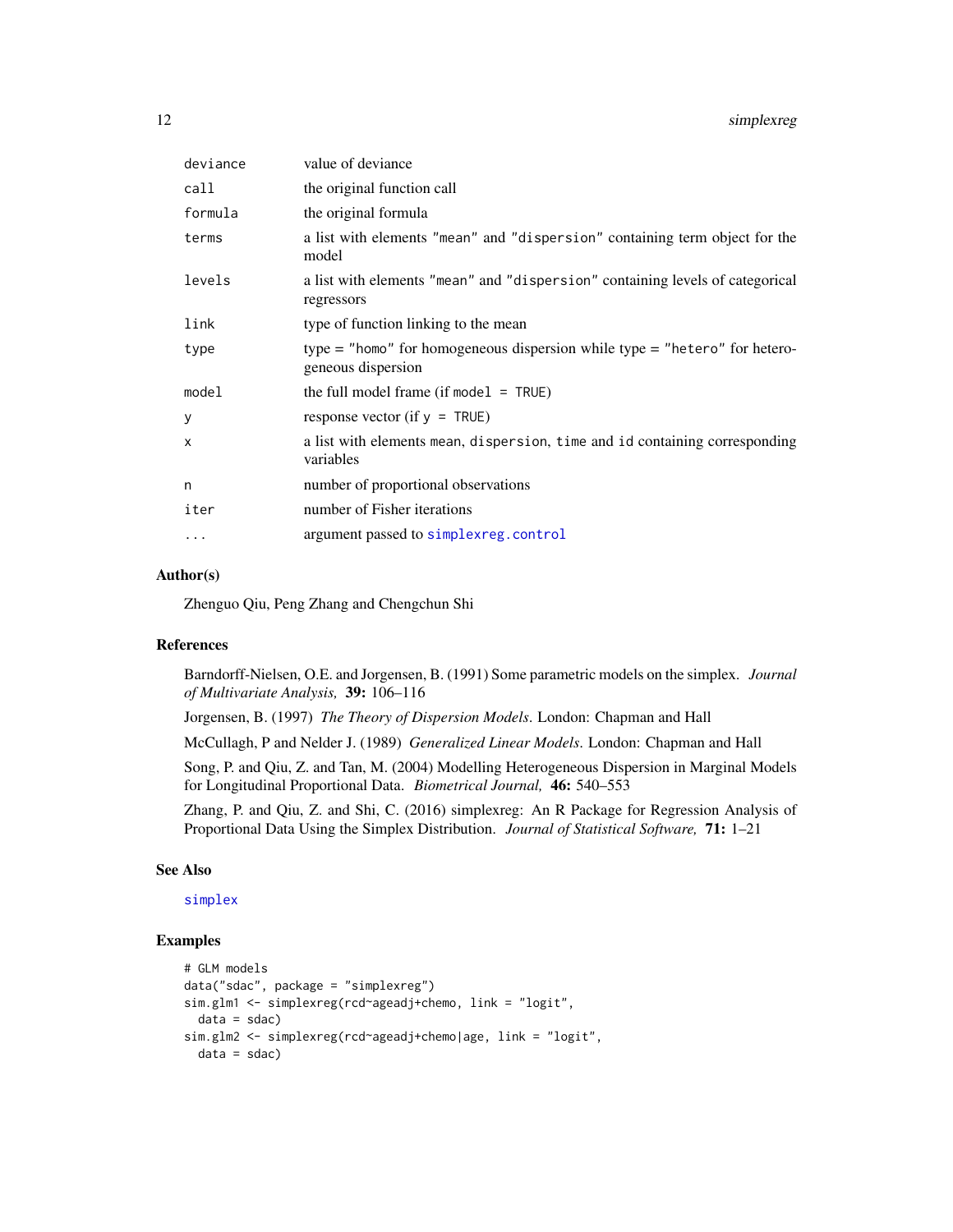# <span id="page-12-0"></span>simplexreg.control 13

```
# GEE models
data("retinal", package = "simplexreg")
sim.gee1 <- simplexreg(Gas~LogT+LogT2+Level|1|Time, link = "logit",
 corr = "Exc", id = ID, data = retinal)sim.gee2 <- simplexreg(Gas~LogT+LogT2+Level|LogT+Level|Time,
 link = "logit", corr = "ARI", id = ID, data = retinal)
```
<span id="page-12-1"></span>simplexreg.control *Control Parameters for Simplex Regression*

#### Description

Various parameters that control fitting of simplex regression models using [simplexreg](#page-9-1).

# Usage

```
simplexreg.control(maxit = 200, beta = NULL, gamma = NULL, alpha = NULL,
   tol = 1e-6, ...
```
# Arguments

| start value for beta modelling the mean parameter<br>beta<br>start value for gamma modelling the dispersion<br>gamma<br>alpha<br>(2004)<br>numeric tolerance for convergence in Fisher scoring<br>tol<br>currently not used<br>$\cdots$ | maxit | maximum number of iterations                                                            |
|-----------------------------------------------------------------------------------------------------------------------------------------------------------------------------------------------------------------------------------------|-------|-----------------------------------------------------------------------------------------|
|                                                                                                                                                                                                                                         |       |                                                                                         |
|                                                                                                                                                                                                                                         |       |                                                                                         |
|                                                                                                                                                                                                                                         |       | start value for alpha modelling correlation structure using GEEs, see Song <i>et.al</i> |
|                                                                                                                                                                                                                                         |       |                                                                                         |
|                                                                                                                                                                                                                                         |       |                                                                                         |

# Value

A list with the arguments specified.

#### See Also

[simplexreg](#page-9-1)

```
# GLM models
data("sdac", package = "simplexreg")
sim.glm1 <- simplexreg(rcd~ageadj+chemo, link = "logit",
  data = sdac, beta = c(1.115, 0.013, 0.252)sim.glm2 <- simplexreg(rcd~ageadj+chemo|age, link = "logit",
  data = sdac, beta = c(1.115, 0.013, 0.252), gamma = c(2.61, -0.015))
```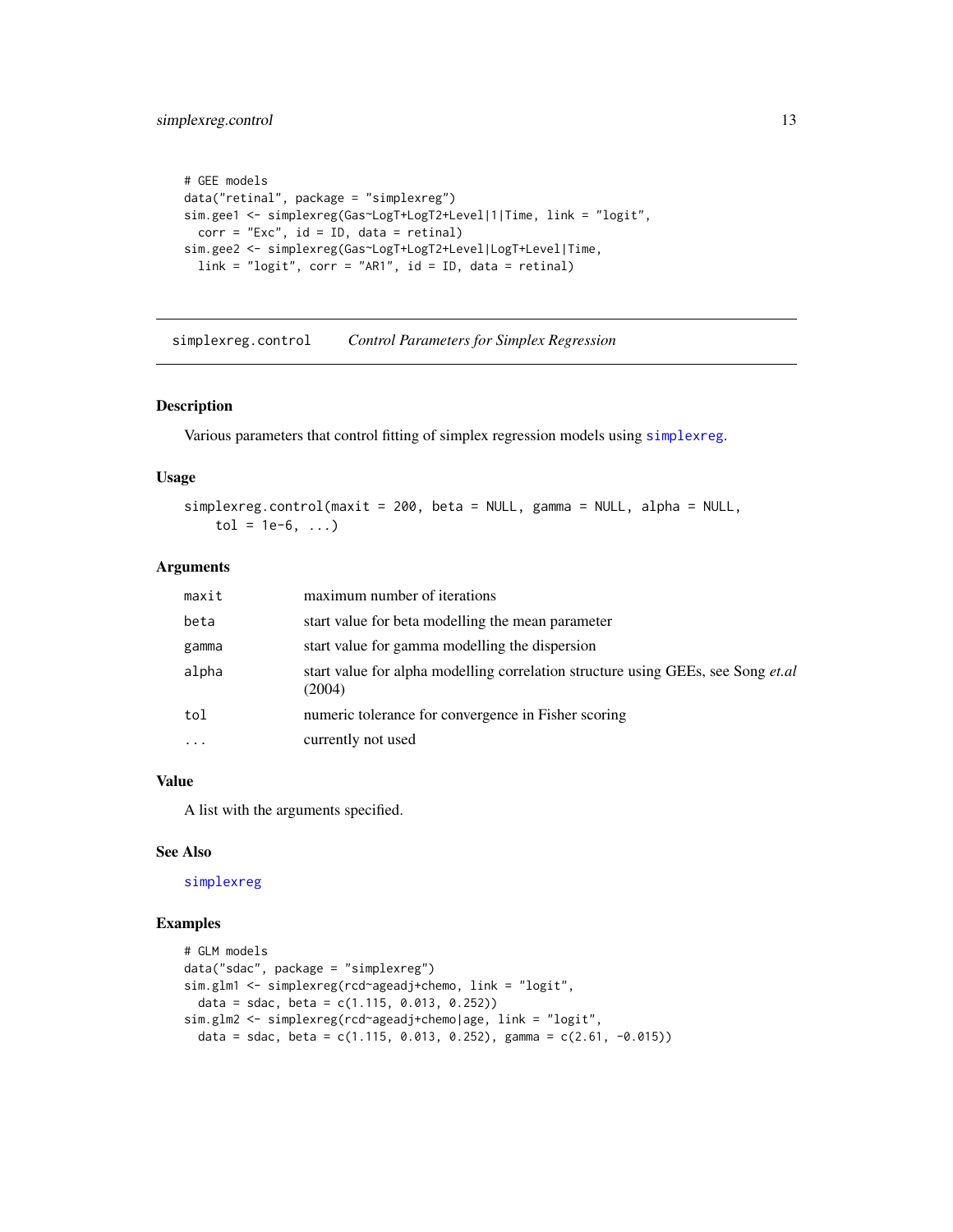```
# GEE models
data("retinal", package = "simplexreg")
sim.gee1 <- simplexreg(Gas~LogT+LogT2+Level|1|Time, link = "logit",
 corr = "Exc", id = ID, data = retinal, beta = c(2.72, 0.034, -0.329, 0.409),alpha = -0.3)
sim.gee2 <- simplexreg(Gas~LogT+LogT2+Level|LogT+Level|Time,
 link = "logit", corr = "AR1", id = ID, data = retinal, alpha = -0.3,
 beta = c(2.72, 0.034, -0.329, 0.409))
```
<span id="page-13-1"></span>summary.simplexreg *Extracting Information from Objects simplexreg*

#### **Description**

Methods for extracting information from fitted simplex regression model objects of class "simplexreg"

#### Usage

```
## S3 method for class 'simplexreg'
## S3 method for class 'simplexreg'
summary(object, type = "stdPerr", ...)
## S3 method for class 'simplexreg'
## S3 method for class 'simplexreg'
coef(object, ...)
## S3 method for class 'simplexreg'
## S3 method for class 'simplexreg'
vcov(object, ...)
```
# Arguments

| obiect | fitted model object of class "simplexreg"                                         |
|--------|-----------------------------------------------------------------------------------|
| type   | character specifying type of residuals to be included, see residuals. simplex reg |
| .      | currently not used                                                                |

#### Details

These functions make it possible to extract information from objects of class "simplexreg". Wald statistics as well as the p-values of regression coefficients are given in the summary output. If GEE = FALSE, based on the fitted coefficients, a  $\chi^2$  test is performed and the p-value is reported in the output. Otherwise, coefficients of the autocorrelation  $\alpha$ ,  $\rho$ , (see Song *et. al* (2004)), are also involved.

Model [coef](#page-0-0)ficients and their covariance matrix could be extracted by the coef, and [vcov](#page-0-0), respectively. For simplex GLM models (GEE = FALSE), Akaike Information Criterion and Bayesian Information Criterion could be calculated using generic functions [AIC](#page-0-0) and [BIC](#page-0-0), respectively.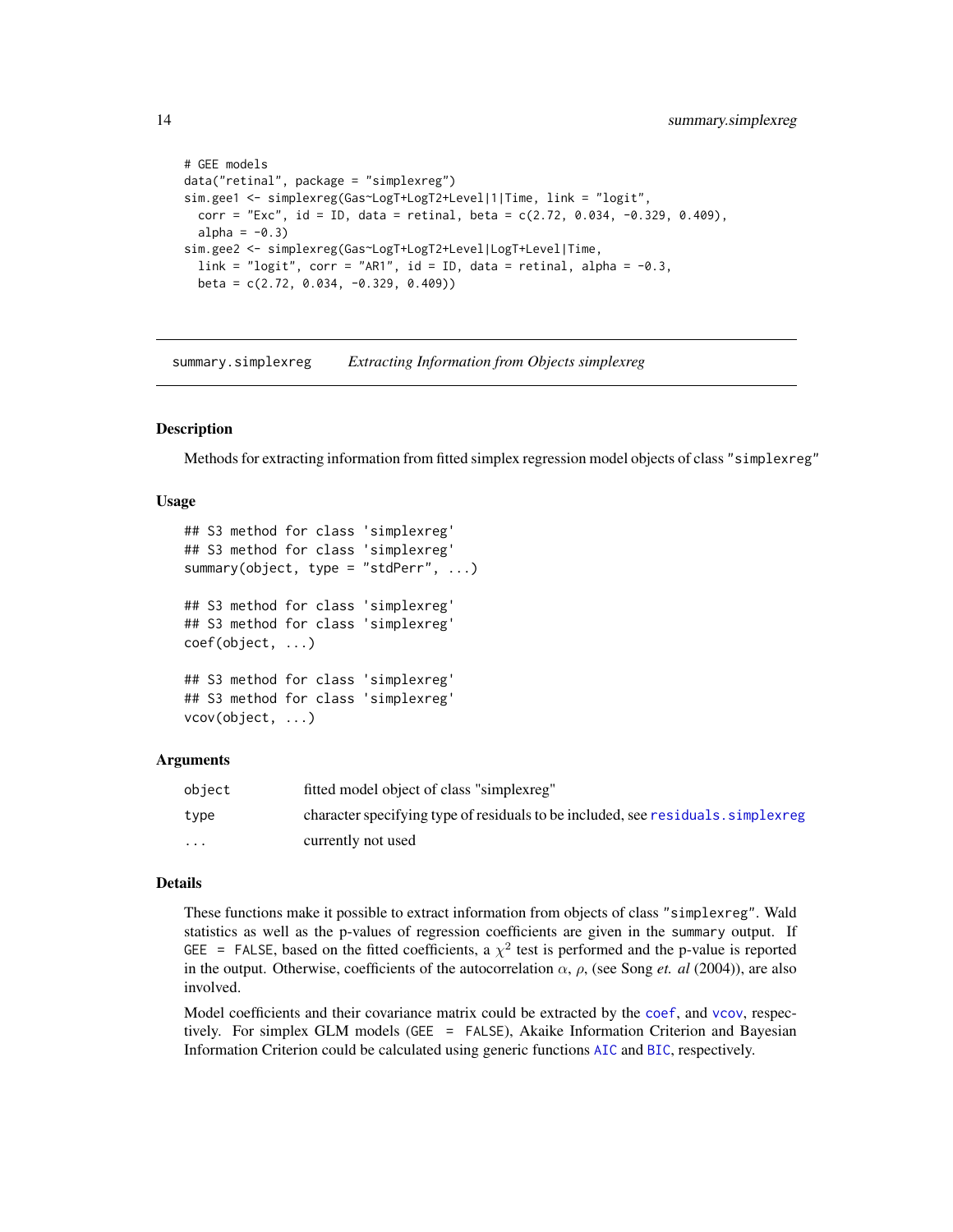# <span id="page-14-0"></span>Author(s)

Chengchun Shi

# References

Barndorff-Nielsen, O.E. and Jorgensen, B. (1991) Some parametric models on the simplex. *Journal of Multivariate Analysis,* 39: 106–116

Jorgensen, B. (1997) *The Theory of Dispersion Models*. London: Chapman and Hall

Song, P. and Qiu, Z. and Tan, M. (2004) Modelling Heterogeneous Dispersion in Marginal Models for Longitudinal Proportional Data. *Biometrical Journal,* 46: 540–553

Zhang, P. and Qiu, Z. and Shi, C. (2016) simplexreg: An R Package for Regression Analysis of Proportional Data Using the Simplex Distribution. *Journal of Statistical Software,* 71: 1–21

# See Also

[simplexreg](#page-9-1), [residuals.simplexreg](#page-3-1)

```
## fit the model
data("sdac", package = "simplexreg")
sim.glm2 <- simplexreg(rcd~ageadj+chemo|age, link = "logit",
  data = sdac)data("retinal", package = "simplexreg")
sim.gee2 <- simplexreg(Gas~LogT+LogT2+Level|LogT+Level|Time,
  link = "logit", corr = "AR1", id = ID, data = retinal)## extract information
summary(sim.glm2, type = "appstdPerr")
coef(sim.glm2)
vcov(sim.glm2)
AIC(sim.glm2)
BIC(sim.glm2)
summary(sim.gee2, type = "stdscor")
coef(sim.gee2)
vcov(sim.glm2)
```